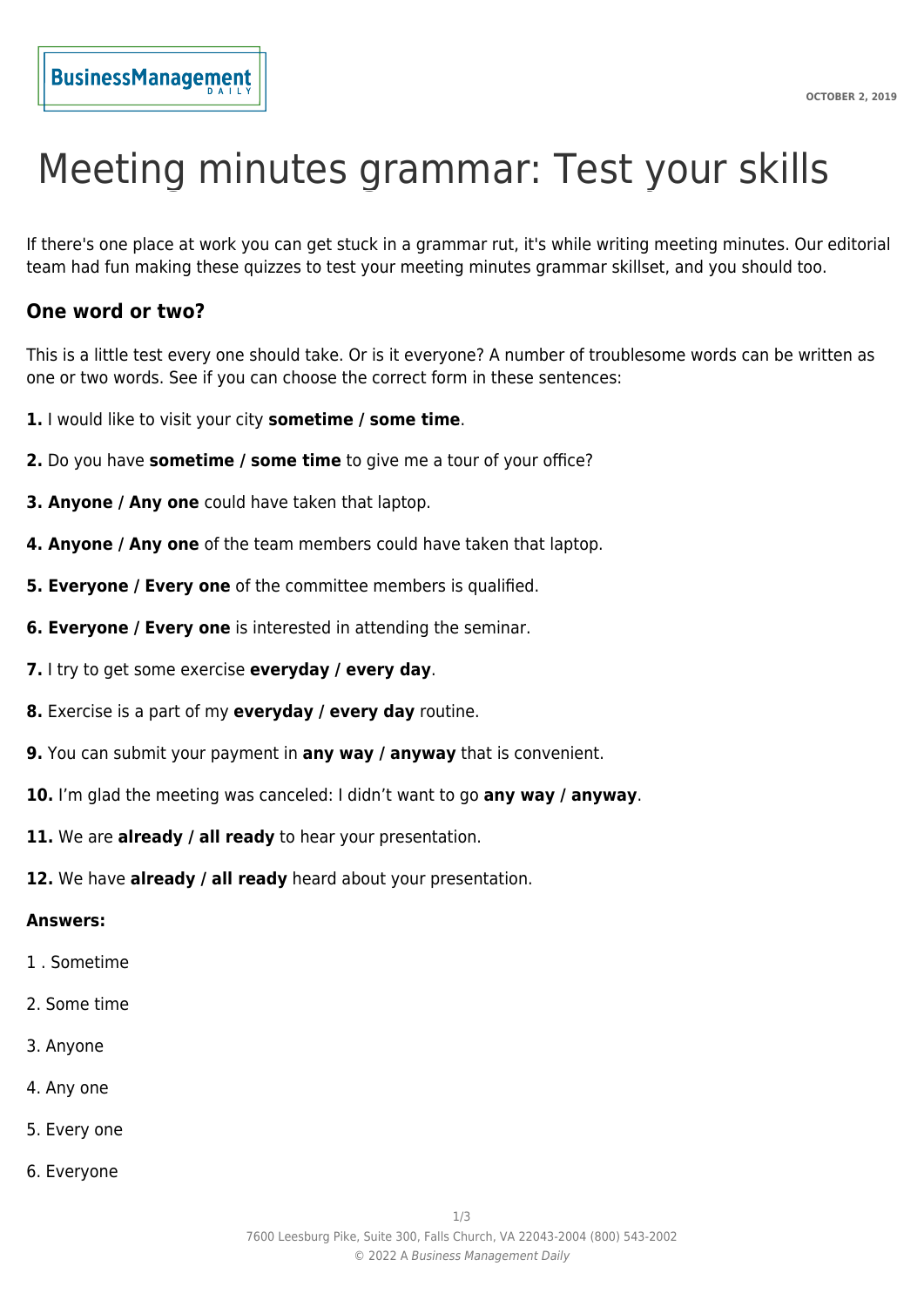- 7. Every day
- 8. Everyday
- 9. Any way
- 10. Anyway
- 11. All ready
- 12. Already

## **Where does the apostrophe go?**

In written work, it's easy to slip up and leave out an apostrophe, especially when we are writing in a hurry.

Unfortunately, spellcheckers don't catch every little mistake. Until someone invents a foolproof spellchecker, we need to rely on our own skills at using apostrophes.

Brush up on your skills by taking this quiz. Then check your answers at the end.

- 1. The committee has made its decision about the software.
- 2. I have 10 years experience as an executive assistant.
- 3. Our shrinking market share is our Achilles heel.
- 4. The managers disagreement has delayed this project by at least a month.
- 5. Many bosses believe that a good salary is all that employees need to be satisfied with their work.
- 6. The mens change room on the second floor will be closed for renovations.
- 7. The childrens picnic has been canceled.
- 8. She resigned her position with only two week's notice.

### **Answers:**

- 1. Correct.
- 2. I have 10 years' experience as an executive assistant.
- 3. Our shrinking market share is our Achilles' heel.
- 4. The managers' disagreement has delayed this project by at least a month.
- 5. Correct.
- 6. The men's change room on the second floor will be closed for renovations.
- 7. The children's picnic has been canceled.
- 8. She resigned her position with only two weeks' notice.